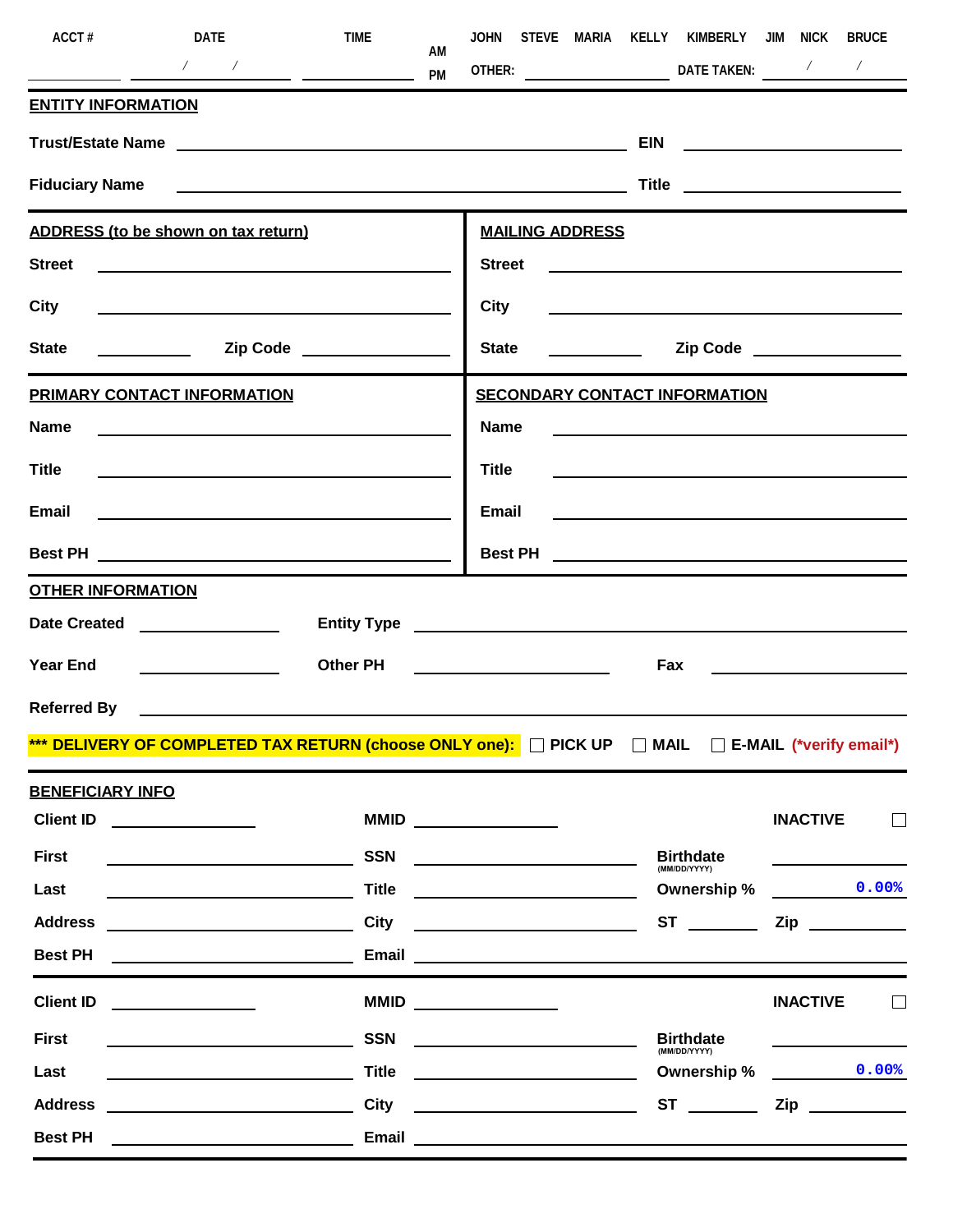| ACCT#            | DATE                                                                                                                                                                                                                                 | <b>TIME</b>                        | <b>JOHN</b><br>AM                                                                                                                                                                                                                                                                                                                                                                                                                                                      | STEVE MARIA | KELLY<br>KIMBERLY                                                                                                   | JIM<br><b>NICK</b>                                                                                                                   | <b>BRUCE</b>             |
|------------------|--------------------------------------------------------------------------------------------------------------------------------------------------------------------------------------------------------------------------------------|------------------------------------|------------------------------------------------------------------------------------------------------------------------------------------------------------------------------------------------------------------------------------------------------------------------------------------------------------------------------------------------------------------------------------------------------------------------------------------------------------------------|-------------|---------------------------------------------------------------------------------------------------------------------|--------------------------------------------------------------------------------------------------------------------------------------|--------------------------|
|                  | $\frac{1}{\sqrt{2}}$                                                                                                                                                                                                                 | <u>  La Carlo Carlo III (m. 18</u> | PM                                                                                                                                                                                                                                                                                                                                                                                                                                                                     |             | <b>DATE TAKEN:</b>                                                                                                  | $\sqrt{2}$                                                                                                                           | $\overline{\phantom{a}}$ |
| <b>Client ID</b> | <u> 1990 - Johann Barbara, martin a</u>                                                                                                                                                                                              | <b>MMID</b>                        | <u> 1999 - Johann Barbara, politik eta politik eta politik eta politik eta politik eta politik eta politik eta p</u>                                                                                                                                                                                                                                                                                                                                                   |             |                                                                                                                     | <b>INACTIVE</b>                                                                                                                      |                          |
| <b>First</b>     | <u> 1989 - Johann Barbara, martin amerikan basal da</u>                                                                                                                                                                              | <b>SSN</b>                         |                                                                                                                                                                                                                                                                                                                                                                                                                                                                        |             | Birthdate                                                                                                           |                                                                                                                                      |                          |
| Last             | <u> 1989 - Johann Barbara, martin amerikan per</u>                                                                                                                                                                                   | <b>Title</b>                       | <u> 1990 - Johann Barbara, martin amerikan basal da</u>                                                                                                                                                                                                                                                                                                                                                                                                                |             | Ownership %                                                                                                         | $\overline{0.008}$                                                                                                                   |                          |
| <b>Address</b>   |                                                                                                                                                                                                                                      | <b>City</b>                        | <u> 1980 - Johann Barbara, martin a</u>                                                                                                                                                                                                                                                                                                                                                                                                                                |             |                                                                                                                     |                                                                                                                                      |                          |
| <b>Best PH</b>   |                                                                                                                                                                                                                                      |                                    |                                                                                                                                                                                                                                                                                                                                                                                                                                                                        |             |                                                                                                                     |                                                                                                                                      |                          |
| <b>Client ID</b> | <u> 1989 - Jan Stein Stein Stein Stein Stein Stein Stein Stein Stein Stein Stein Stein Stein Stein Stein Stein S</u>                                                                                                                 |                                    | $MMD \begin{tabular}{c} \multicolumn{2}{c} {\textbf{0.002}} \end{tabular}$                                                                                                                                                                                                                                                                                                                                                                                             |             |                                                                                                                     | <b>INACTIVE</b>                                                                                                                      |                          |
| <b>First</b>     | <u> 1989 - Johann Barn, mars and de Brasilian (b. 1989)</u>                                                                                                                                                                          | <b>SSN</b>                         | <u> 1989 - Johann Barbara, martin a</u>                                                                                                                                                                                                                                                                                                                                                                                                                                |             | <b>Birthdate</b><br>(MM/DD/YYYY)                                                                                    |                                                                                                                                      |                          |
| Last             |                                                                                                                                                                                                                                      | <b>Title</b>                       | <u>and the contract of the contract of the contract of the contract of the contract of the contract of the contract of the contract of the contract of the contract of the contract of the contract of the contract of the contr</u>                                                                                                                                                                                                                                   |             | Ownership %                                                                                                         | 0.00%                                                                                                                                |                          |
| <b>Address</b>   | <u> 1980 - Johann Barbara, martin amerikan basar da</u>                                                                                                                                                                              | <b>City</b>                        | <u> 1989 - Johann Barbara, martin a</u>                                                                                                                                                                                                                                                                                                                                                                                                                                |             |                                                                                                                     |                                                                                                                                      |                          |
| <b>Best PH</b>   |                                                                                                                                                                                                                                      | Email                              |                                                                                                                                                                                                                                                                                                                                                                                                                                                                        |             | <u> 1989 - Johann Barbara, martxa alemaniar amerikan a</u>                                                          |                                                                                                                                      |                          |
| <b>Client ID</b> |                                                                                                                                                                                                                                      |                                    | $MMD \begin{tabular}{c} \multicolumn{2}{c} {\textbf{0.002}} \end{tabular}$                                                                                                                                                                                                                                                                                                                                                                                             |             |                                                                                                                     | <b>INACTIVE</b>                                                                                                                      |                          |
| <b>First</b>     |                                                                                                                                                                                                                                      | <b>SSN</b>                         | the contract of the contract of the contract of the contract of the contract of                                                                                                                                                                                                                                                                                                                                                                                        |             | <b>Birthdate</b><br>(MM/DD/YYYY)                                                                                    |                                                                                                                                      |                          |
| Last             |                                                                                                                                                                                                                                      | <b>Title</b>                       | <u> 1989 - Johann Barbara, martin a</u>                                                                                                                                                                                                                                                                                                                                                                                                                                |             | Ownership %                                                                                                         | 0.00%                                                                                                                                |                          |
| <b>Address</b>   |                                                                                                                                                                                                                                      | City                               |                                                                                                                                                                                                                                                                                                                                                                                                                                                                        |             |                                                                                                                     | $\mathsf{Zip}$                                                                                                                       |                          |
| <b>Best PH</b>   |                                                                                                                                                                                                                                      |                                    |                                                                                                                                                                                                                                                                                                                                                                                                                                                                        |             |                                                                                                                     |                                                                                                                                      |                          |
| <b>Client ID</b> | <u> 1989 - Andrea Andrew Maria III, poet</u>                                                                                                                                                                                         |                                    | $MMD \begin{tabular}{c} \multicolumn{2}{c} {\textbf{0.002}} \end{tabular}$                                                                                                                                                                                                                                                                                                                                                                                             |             |                                                                                                                     | <b>INACTIVE</b>                                                                                                                      |                          |
| <b>First</b>     |                                                                                                                                                                                                                                      | <b>SSN</b>                         |                                                                                                                                                                                                                                                                                                                                                                                                                                                                        |             | <b>Birthdate</b><br>(MM/DD/YYYY)                                                                                    |                                                                                                                                      |                          |
| Last             |                                                                                                                                                                                                                                      | <b>Title</b>                       |                                                                                                                                                                                                                                                                                                                                                                                                                                                                        |             | Ownership %                                                                                                         |                                                                                                                                      | 0.00%                    |
| <b>Address</b>   |                                                                                                                                                                                                                                      | <b>City</b>                        |                                                                                                                                                                                                                                                                                                                                                                                                                                                                        |             | <b>ST</b>                                                                                                           |                                                                                                                                      |                          |
| <b>Best PH</b>   |                                                                                                                                                                                                                                      | Email                              |                                                                                                                                                                                                                                                                                                                                                                                                                                                                        |             | <u> 1980 - John Stein, markin sanat markin sa masa sa sanat na markin sa markin sa markin sa markin sa sa sa sa</u> |                                                                                                                                      |                          |
| <b>Client ID</b> |                                                                                                                                                                                                                                      |                                    | $MMD \begin{tabular}{c} \multicolumn{2}{c }{\textbf{MMD}}\\ \hline \multicolumn{2}{c }{\textbf{MMD}}\\ \hline \multicolumn{2}{c }{\textbf{MMD}}\\ \hline \multicolumn{2}{c }{\textbf{MMD}}\\ \hline \multicolumn{2}{c }{\textbf{MMD}}\\ \hline \multicolumn{2}{c }{\textbf{MMD}}\\ \hline \multicolumn{2}{c }{\textbf{MMD}}\\ \hline \multicolumn{2}{c }{\textbf{MMD}}\\ \hline \multicolumn{2}{c }{\textbf{MMD}}\\ \hline \multicolumn{2}{c }{\textbf{MMD}}\\ \hline$ |             |                                                                                                                     | <b>INACTIVE</b>                                                                                                                      |                          |
| <b>First</b>     |                                                                                                                                                                                                                                      | <b>SSN</b>                         |                                                                                                                                                                                                                                                                                                                                                                                                                                                                        |             | <b>Birthdate</b><br>(MM/DD/YYYY)                                                                                    |                                                                                                                                      |                          |
| Last             |                                                                                                                                                                                                                                      | <b>Title</b>                       | <u> 1989 - Johann Barbara, martin a</u>                                                                                                                                                                                                                                                                                                                                                                                                                                |             | Ownership %                                                                                                         | 0.00%                                                                                                                                |                          |
| <b>Address</b>   | <u> 1980 - Johann Barbara, martxa amerikan per</u>                                                                                                                                                                                   | <b>City</b>                        |                                                                                                                                                                                                                                                                                                                                                                                                                                                                        |             | $ST \_\_$                                                                                                           |                                                                                                                                      |                          |
| <b>Best PH</b>   |                                                                                                                                                                                                                                      |                                    |                                                                                                                                                                                                                                                                                                                                                                                                                                                                        |             | Email <u>Communication of the Communication of the Communication of the Communication</u>                           |                                                                                                                                      |                          |
| <b>Client ID</b> | <u> 1990 - Johann Barbara, martin a</u>                                                                                                                                                                                              |                                    | $MMD \begin{tabular}{c} \multicolumn{2}{c} {\textbf{0.002}} \end{tabular}$                                                                                                                                                                                                                                                                                                                                                                                             |             |                                                                                                                     | <b>INACTIVE</b>                                                                                                                      |                          |
| <b>First</b>     |                                                                                                                                                                                                                                      | <b>SSN</b>                         | <u> 1989 - Johann Barbara, martxa alemaniar a</u>                                                                                                                                                                                                                                                                                                                                                                                                                      |             | Birthdate                                                                                                           |                                                                                                                                      |                          |
| Last             |                                                                                                                                                                                                                                      | <b>Title</b>                       |                                                                                                                                                                                                                                                                                                                                                                                                                                                                        |             | Ownership %                                                                                                         | $\begin{array}{c} \begin{array}{c} \begin{array}{c} \begin{array}{c} \end{array} \\ \end{array} \end{array} \end{array} \end{array}$ | 0.00%                    |
| <b>Address</b>   | <u>and the contract of the contract of the contract of the contract of the contract of the contract of the contract of the contract of the contract of the contract of the contract of the contract of the contract of the contr</u> | <b>City</b>                        |                                                                                                                                                                                                                                                                                                                                                                                                                                                                        |             |                                                                                                                     |                                                                                                                                      |                          |
| <b>Best PH</b>   |                                                                                                                                                                                                                                      |                                    | Email et al. 2010 and 2010 and 2010 and 2010 and 2010 and 2010 and 2010 and 2010 and 2010 and 2010 and 2010 and                                                                                                                                                                                                                                                                                                                                                        |             |                                                                                                                     |                                                                                                                                      |                          |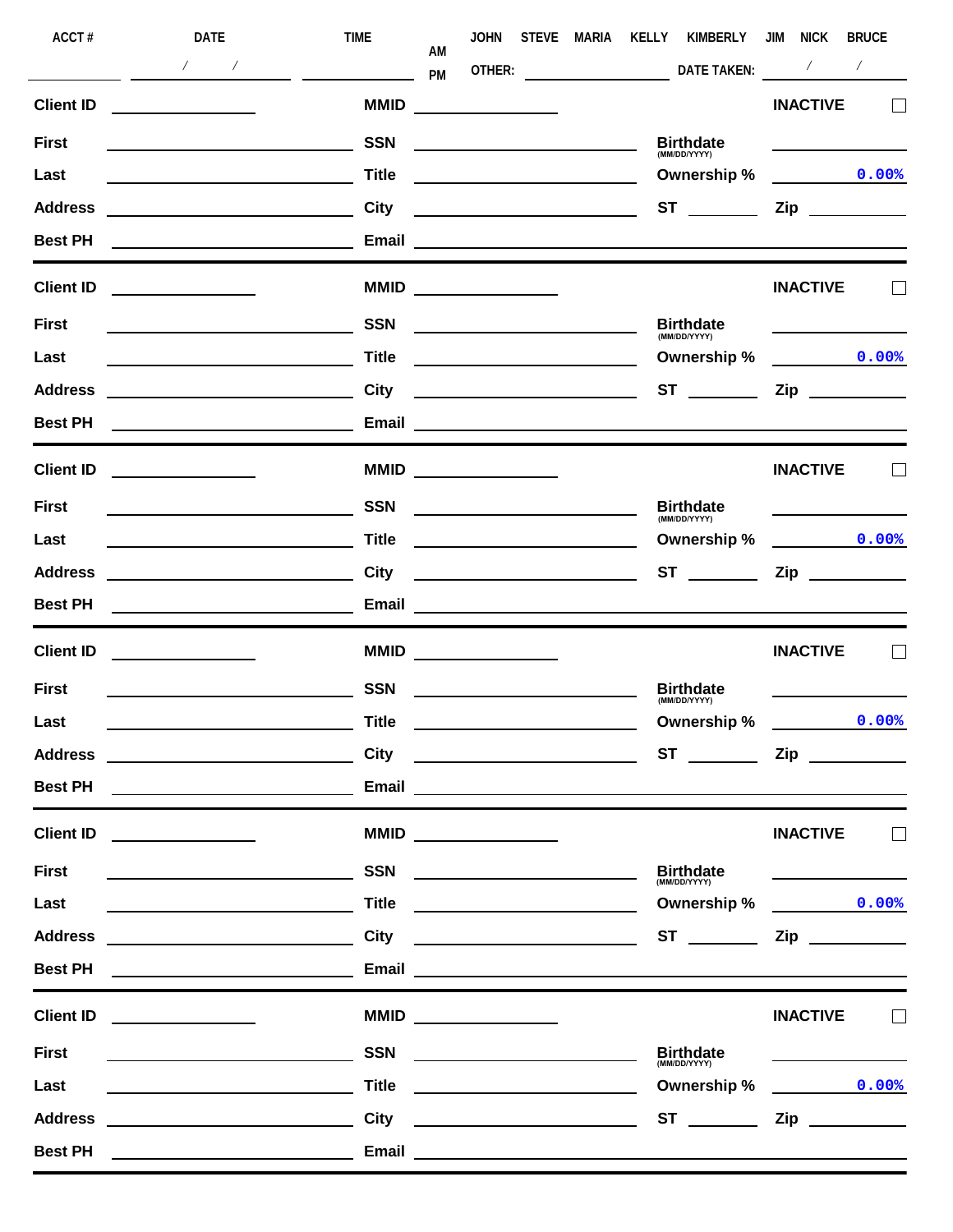| ACCT# | date | TIME. |          | <b>JOHN</b> |  | STEVE MARIA KELLY KIMBERLY JIM NICK |  | <b>BRUCE</b> |
|-------|------|-------|----------|-------------|--|-------------------------------------|--|--------------|
|       |      |       | ΑM<br>PM | OTHER:      |  | DATE TAKEN:                         |  |              |
|       |      |       |          |             |  |                                     |  |              |

## **PREPARER NOTE(S)**

| CLIENT SINCE: | Internal Use Only |                                | <b>PRICE: \$</b> |
|---------------|-------------------|--------------------------------|------------------|
|               |                   | <b>FEDERAL</b><br>$\mathbf{s}$ |                  |
|               | <b>STATE</b>      |                                |                  |
|               | <b>LOCAL</b>      |                                |                  |